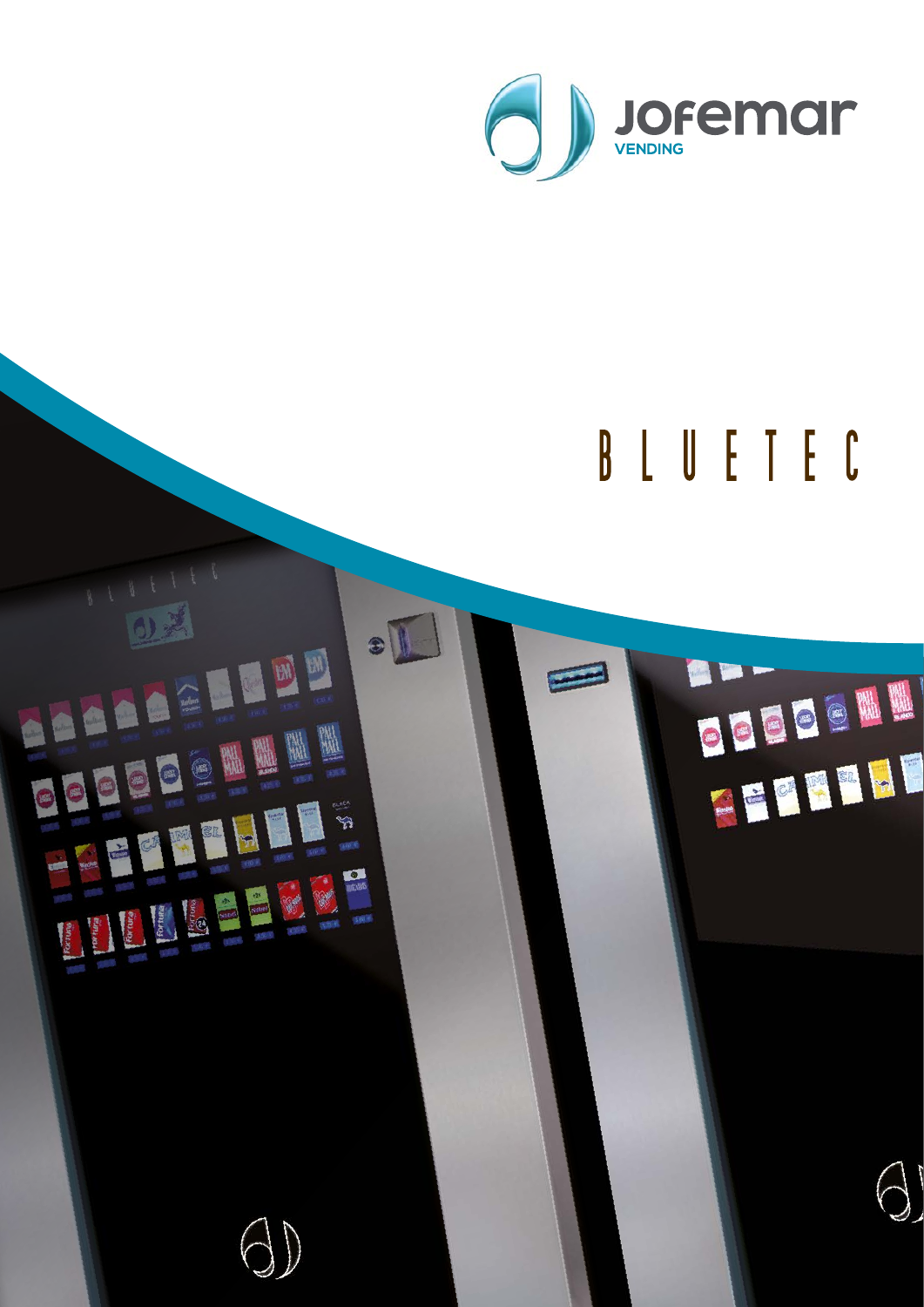The Bluetec range has been developed to guarantee an added-value service in establishments, achieving a perfect integration of maximum capacity, great number of selections and an innovative design, with a finish of stainless steel and glass, which provides an elegant and modern image. Its front panel, with a graphic touchscreen and LED lighting in the selection buttons and the product exit, provides a striking new look, at the same time it allows a simple and clear presentation of the brands. This ensures a more intuitive usage and improves, without a doubt, the purchasing experience.



### BLUETE State-of-the-art technology, elegant design

**STRUCTURE** • 1.5mm-thick steel-plate cabinet treated against corrosion and rust. • Front in smudge-proof stainless steel and tempered glass.

#### FEATURES

• Vertical column loading system to speed up loading. • Graphic display with animations, texts and designs,

- updatable through USB.
- 

• Independent detection of sold out products by

channel.

• Continuous performance self-testing.

• Remote age control. • Capacitive touch keypad.

• Internal vandal-proof lock and three anchor points. • Cash box with lock and optional auto-locking during

extraction.

• Energy-saving LEDs lighting in the front panel, selection buttons and delivery drawer. • Built-in casters for ease of displacing.

CREDIT MANAGEMENT

• Innovative Jofemar coin mechanism with five return

tubes for five different coin values.

- Anti-fraud coin validator with parameter analysis, such as diameter, metal composition or magnetic property. Features anti-thread system.
- Jofemar banknote reader.
- MDB protocol.

#### PROGRAMMING

- General on site programming of all the machine functions.
- Optionally, it can be programmed with the EasyFlash hand terminal. Database creation and stock control and accounting.
- Telemetry programming option.
- Dynamic programming that allows grouping up keys and channels in different setups.
- DEX protocol data extraction (optional).

#### OPTIONS

- Electronic price display for each selection.
- Telemetry by GSM or GPRS modem using J-Suite software. Price and working mode remote
- programming; alerts when the product is sold out. • Lockable keypad.







STAINLESS STEEL



LOCK

OPTIMISED CAPACITY AND VOLUME

 $\boxtimes$ 

ENERGY-SAVING LED LIGHTING



BANKNOTE AND COIN MECHANISM PAYMENT SYSTEMS



| <b>MODELO BLUETEC</b>           | 15               | 15/20  | 21  | 21/29            | 31               | 31/39  |  |  |  |
|---------------------------------|------------------|--------|-----|------------------|------------------|--------|--|--|--|
| <b>Selections</b>               | 30               | 30     | 40  | 40               | 40               | 40     |  |  |  |
| Complete/split channels         | 15               | 10/10  | 21  | 13/16            | 31               | 23/16  |  |  |  |
| Capacity (packages)             | 620              | 592    | 881 | 835              | 1.193            | 1.147  |  |  |  |
| Size (mm)                       | 1.700 x 600x 446 |        |     | 1.700 x 800x 446 | 1.700 x 800x 596 |        |  |  |  |
| Weight (kg)                     | 139,65           | 146.47 | 168 | 176              | 211.57           | 217,35 |  |  |  |
| Estimated energy<br>consumption | 30W              | 30W    | 30W | 30W              | 30W              | 30W    |  |  |  |



#### CAPACITY DIAGRAM





| CARACTER DRIVING                                                   |                            |                          |                           |                               |                            |                                      |                          |                             |                        |          |                                     |                    |                                    |                    |                   |          |              |          |    |                |                                                                                         |                                                           |                                            |  |
|--------------------------------------------------------------------|----------------------------|--------------------------|---------------------------|-------------------------------|----------------------------|--------------------------------------|--------------------------|-----------------------------|------------------------|----------|-------------------------------------|--------------------|------------------------------------|--------------------|-------------------|----------|--------------|----------|----|----------------|-----------------------------------------------------------------------------------------|-----------------------------------------------------------|--------------------------------------------|--|
| BLUETEC 15 · BLUETEC 15/20<br>Top view with channel numbering      |                            |                          |                           |                               |                            |                                      |                          |                             |                        |          | 7                                   | 8                  | Щ<br>9                             |                    | 10 11 12 13 14 15 |          |              |          |    |                |                                                                                         |                                                           |                                            |  |
| Individual capacity per channel                                    |                            |                          |                           | $\mathbf{1}$<br>43<br>43      | 43<br>21<br>16             | 19/21/318/419/52/6<br>43<br>21<br>16 | 43<br>21<br>16           | 26<br>5<br>16               | 26<br>$\sqrt{5}$<br>16 | 44<br>44 | 44                                  | 44<br>$44 \mid 44$ | 44<br>44                           | 44<br>44           | 44<br>44          | 44<br>44 | 44<br>44     | 44<br>44 |    |                | Total capacity<br><b>BLUETEC 15:620</b><br>Capacidad total<br><b>BLUETEC 15/20: 592</b> |                                                           |                                            |  |
| BLUETEC 21 . BLUETEC 21/29<br>Top view with channel numbering      |                            |                          |                           |                               |                            |                                      |                          |                             |                        |          | 10 11 12 13 14 15 16 17 18 19 20 21 |                    | U                                  |                    | U                 | U        | Ш            |          |    |                |                                                                                         |                                                           |                                            |  |
| Individual capacity<br>per channel                                 | $\overline{1}$<br>43<br>43 | 43<br>21<br>16           | $ 43\rangle$<br>21<br>16  | 43<br>21<br>16                | 43<br>21<br>16             | 43<br>21<br>16                       | 43<br>21<br>16           | 26<br>5<br>16               | 26<br>5<br>16          | 44<br>44 | 44<br>44                            | 44<br>44           | 44<br>44                           | 44<br>$44 \mid 44$ | 44                | 44<br>44 | 44<br>44     | 44<br>44 | 44 | 44 <br>44   44 | 44<br>44                                                                                | Total capacity<br><b>BLUETEC 21:881</b><br>Total capacity | <b>BLUETEC 21/29: 835</b>                  |  |
| BLUETEC 31 · BLUETEC 31/39<br>Top view with channel numbering<br>Ш | 1                          | U<br>$\overline{2}$      | 3<br>T                    | $\overline{4}$<br>T           | O<br>5<br>T                | 6<br>T                               | O<br>$\overline{7}$<br>T | U<br>8<br>U                 | T<br>9<br>T            |          | $20 \ 21$                           |                    | 22 23 24 25 26 27 28 29 30 31      |                    | U                 |          |              |          |    |                |                                                                                         |                                                           |                                            |  |
| 10<br>Individual capacity<br>per channel<br>36                     | 11<br>43<br>36             | 43<br>36                 | 43<br>36                  | 12 13 14 15 16 17<br>43<br>36 | 43<br>36                   | 43<br>$\vert$ 36                     | 43<br>36                 | 18<br>26<br>36              | 19<br>26<br>36         | 40       | 40                                  | $ 40\rangle$       | 40                                 | 40                 | 40                | 40       | 40           | 40       | 40 | 40             | 40                                                                                      |                                                           | Total capacity<br><b>BLUETEC 31: 1.193</b> |  |
| Top view with channel numbering                                    |                            |                          |                           |                               |                            |                                      |                          |                             |                        |          | Ш<br>$20 \ 21$                      | Ш                  | U<br>22 23 24 25 26 27 28 29 30 31 |                    | U                 | Ш        |              |          |    | U              |                                                                                         |                                                           |                                            |  |
| 10<br>Individual capacity<br>per channel                           | 11<br>43<br>36 36          | 12<br>$21\,$<br>16<br>36 | 3<br>13<br>21<br>16<br>36 | 14<br>21<br>16<br>36          | 35/36/37<br>15<br>21<br>16 | $16$ 17<br>21<br>16<br>36 36         | 7<br>21<br>16<br>36      | 8<br>18<br>5<br>16<br>36 36 | 9<br>19<br>5<br>16     | 40       | 40 40                               |                    | 40                                 | 40 40              |                   | 40       | $ 40\rangle$ | 40       | 40 | 40 40          |                                                                                         |                                                           | Total capacity<br>BLUETEC 31/39: 1.147     |  |